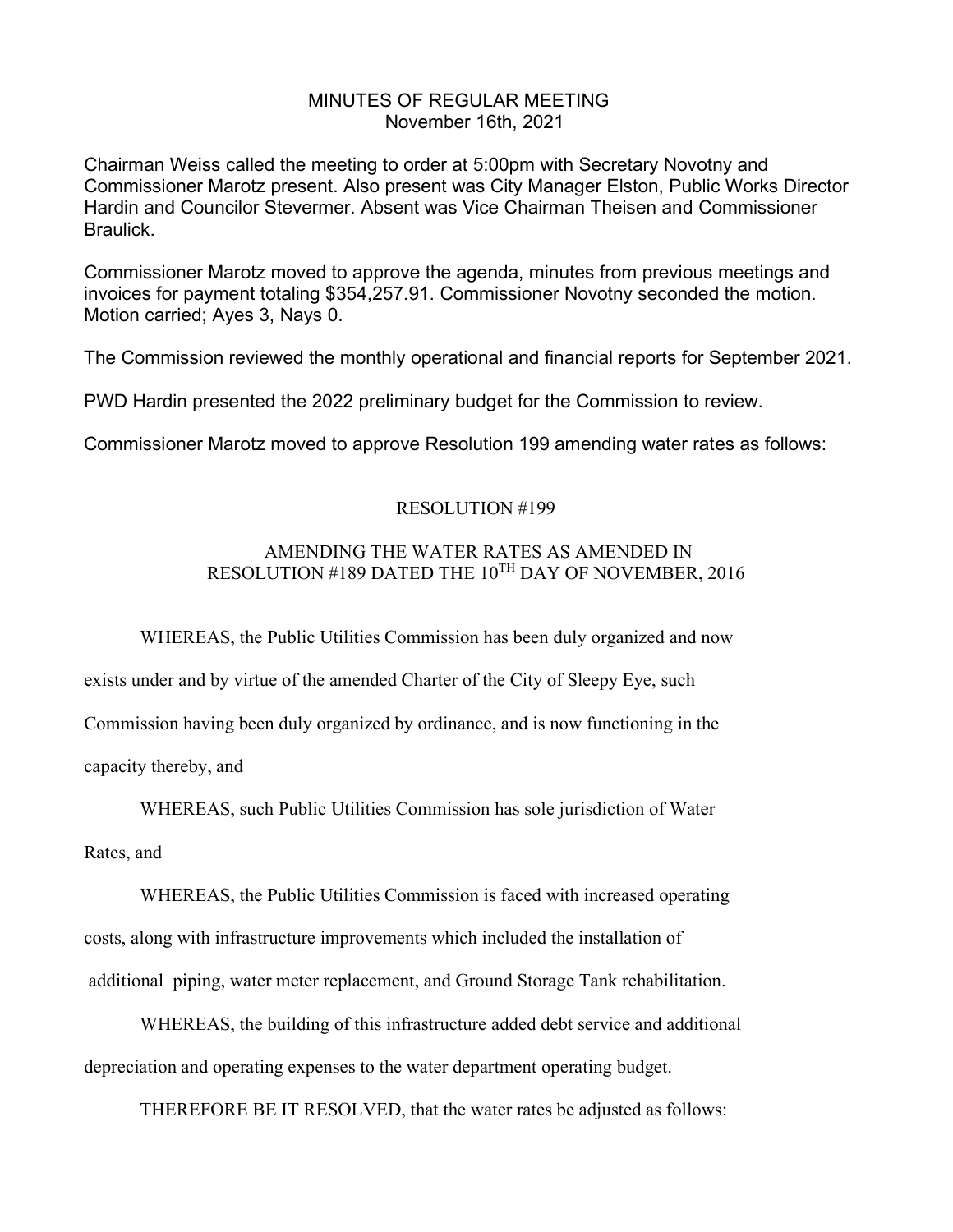# RESIDENTIAL CITY WATER

FROM TO Water consumption from  $\blacksquare$  Water consumption from  $\blacksquare$ 0 to 6000 cubic feet 0 to 6000 cubic feet

Water consumption from Water consumption from Water consumption from Water consumption from Water consumption from  $\mathbb{R}^n$ \$4.00 per 100 cubic feet \$4.25 per 100 cubic feet

\$3.50 per 100 cubic feet \$4.00 per 100 cubic feet

6001 cubic feet and higher 6001 cubic feet and higher

#### COMMERCIAL AND INDUSTRIAL WATER

#### FROM TO

0 to 20,000 cubic feet 0 to 20,000 cubic feet \$3.50 per 100 cubic feet \$4.00 per 100 cubic feet

Water Consumption from Water consumption from 20,001 cubic feet and higher 20,001 cubic feet and higher \$4.00 per 100 cubic feet \$4.25 per 100 cubic feet

Water consumption from Water consumption from

#### RURAL WATER

#### FROM TO

0 to 6000 cubic feet 0 to 6000 cubic feet \$3.60 per 100 cubic feet \$4.10 per 100 cubic feet

Water consumption from Water consumption from 6001 cubic feet and higher 6001 cubic feet and higher \$4.20 per 100 cubic feet \$4.45 per 100 cubic feet

FROM TO 100 cubic feet \$5.00 per 100 cubic feet

Water consumption from Water consumption from

#### BULK WATER

\$10.00 monthly meter charge \$15.00 monthly meter charge \$3.50 per

# MONTHLY METER CHARGE

|                             | <b>FROM</b> | TO.     |
|-----------------------------|-------------|---------|
| $5/8" - \frac{3}{4}"$ Meter | \$14.00     | \$15.00 |
| 1"                          | \$15.00     | \$16.00 |